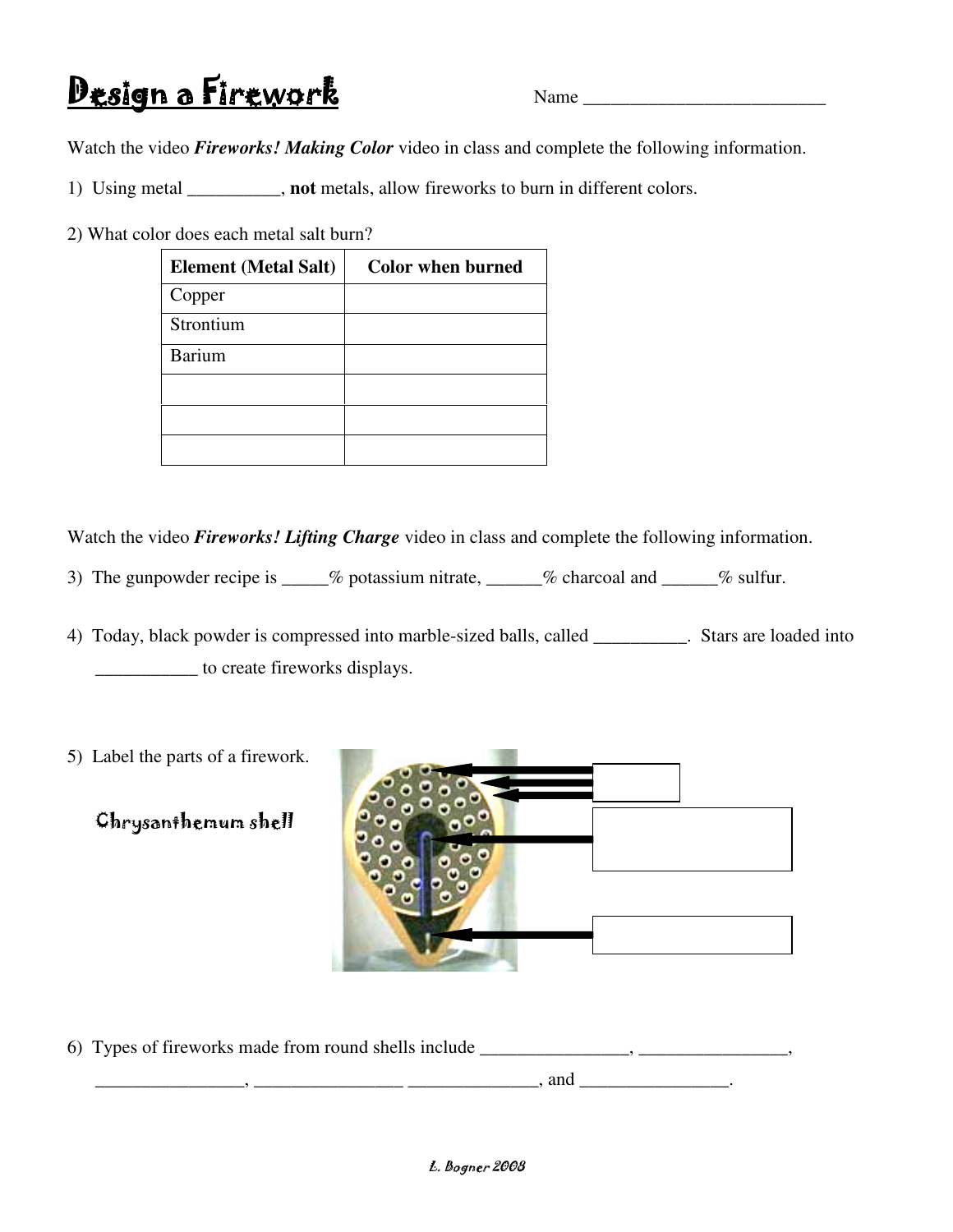## Design a Firework Online Quest

Visit the Science Spot Kid Zone and follow the links "Chemistry/Matter & Atoms"  $\rightarrow$  "Fireworks"  $\rightarrow$ "NOVA Fireworks" to answer questions  $7 & 8$ .

7) From the "fireworks" web page, click on the **"Name that Shell"** link in the center of the page. Now click on the Quick Time link on the right hand side of the page **"Go to Name that Shell using: Quick Time."** Use your mouse and explore the different types of fireworks by clicking on the different video clips. Look through them all and try to figure out which one is which. When you are finished, exit out of this window only.

| What fireworks do you see in |
|------------------------------|
| Video 1?                     |
| Video 2?                     |
| Video 3?                     |

8) From the "fireworks" web page, click on the **"Anatomy of a Firework"** link in the center of the page. Now click on the **"Anatomy of a Firework"** flash version. Use your mouse to explore the different parts of fireworks, read the accompanying text for information, and complete the diagram below with the appropriate labels. When you are finished, exit out of this window only.

| 7.                        |  |
|---------------------------|--|
| $\sigma$<br>$-8$<br>$T_a$ |  |
| з<br>$\sim$               |  |
|                           |  |
| 1.                        |  |